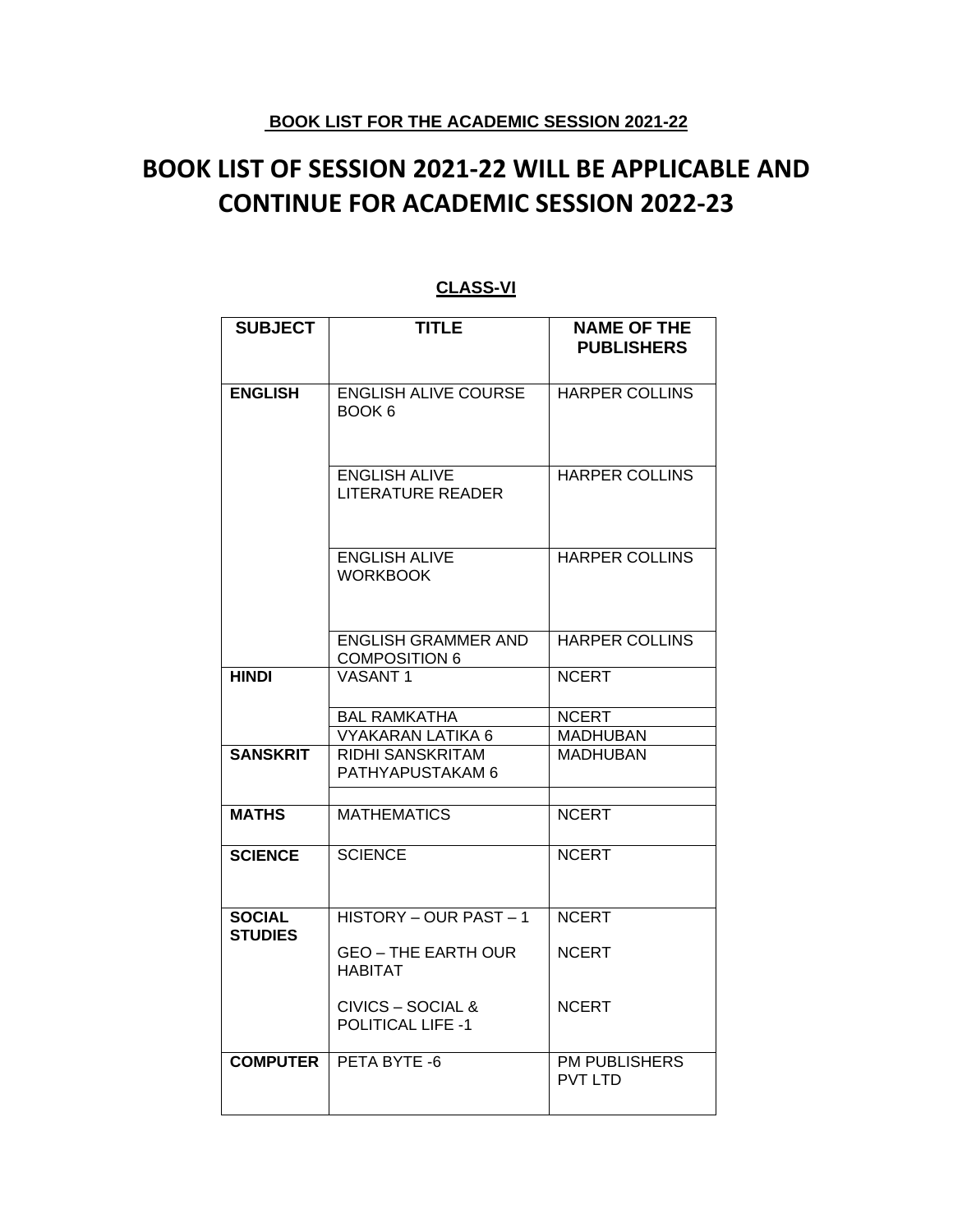| <b>SUBJECT</b>  | <b>TITLE</b>             | <b>NAME OF THE</b>    |
|-----------------|--------------------------|-----------------------|
|                 |                          | <b>PUBLISHERS</b>     |
| <b>ENGLISH</b>  | <b>ENGLISH ALIVE</b>     | <b>HARPER COLLINS</b> |
|                 | <b>COURSE BOOK 7</b>     |                       |
|                 | <b>ENGLISH ALIVE</b>     | <b>HARPER COLLINS</b> |
|                 | <b>LITERATURE READER</b> |                       |
|                 | <b>ENGLISH ALIVE</b>     | <b>HARPER COLLINS</b> |
|                 | <b>WORKBOOK</b>          |                       |
|                 | <b>ENGLISH GRAMMER</b>   | <b>HARPER COLLINS</b> |
|                 | AND COMPOSITION 7        |                       |
| <b>HINDI</b>    | VASANT <sub>2</sub>      | <b>NCERT</b>          |
|                 | <b>BAL MAHABHARAT</b>    | <b>NCERT</b>          |
|                 | <b>KATHA</b>             |                       |
|                 |                          |                       |
|                 | <b>VYAKARAN LATIKA 7</b> | <b>MADHUBAN</b>       |
| <b>SANSKRIT</b> | RIDHI SANSKRITAM         | <b>MADHUBAN</b>       |
|                 | PATHYAPUSTAKAM 7         |                       |
|                 |                          |                       |
|                 |                          |                       |
|                 |                          |                       |
|                 |                          |                       |
|                 |                          |                       |
| <b>MATHS</b>    | <b>MATHEMATICS</b>       | <b>NCERT</b>          |
| <b>SCIENCE</b>  | <b>SCIENCE</b>           | <b>NCERT</b>          |
| <b>SOCIAL</b>   | HISTORY - OUR PAST -     | <b>NCERT</b>          |
| <b>STUDIES</b>  | $\mathbf{H}$             |                       |
|                 |                          | <b>NCERT</b>          |
|                 | GEO-OUR                  |                       |
|                 | <b>ENVIRONMENT</b>       |                       |
|                 |                          | <b>NCERT</b>          |
|                 | CIVICS – SOCIAL &        |                       |
|                 | POLITICAL LIFE -II       |                       |
| <b>COMPUTER</b> | PETA BYTE -7             | PM PUBLISHERS PVT LTD |

#### **CLASS-VII**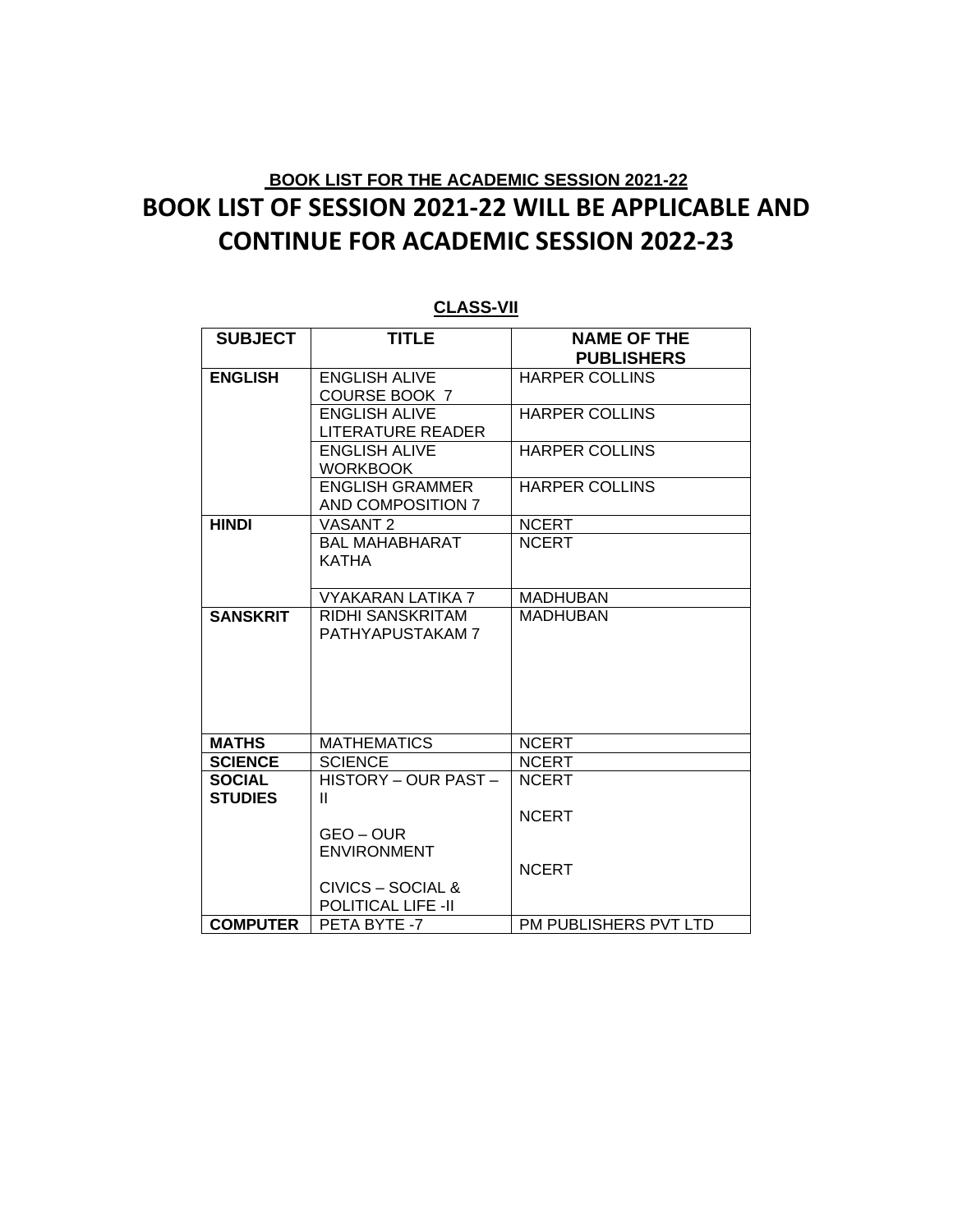| <b>SUBJECT</b>  | <b>TITLE</b>                | <b>NAME OF THE</b>    |
|-----------------|-----------------------------|-----------------------|
|                 |                             | <b>PUBLISHERS</b>     |
| <b>ENGLISH</b>  | <b>ENGLISH ALIVE COURSE</b> | <b>HARPER COLLINS</b> |
|                 | BOOK 8                      |                       |
|                 | <b>ENGLISH ALIVE</b>        | <b>HARPER COLLINS</b> |
|                 | LTERATURE READER            |                       |
|                 | <b>ENGLISH ALIVE</b>        | <b>HARPER COLLINS</b> |
|                 | <b>WORKBOOK</b>             |                       |
|                 | <b>ENGLISH GRAMMER AND</b>  | <b>HARPER COLLINS</b> |
|                 | <b>COMPOSITION 8</b>        |                       |
| <b>HINDI</b>    | <b>VASANT 3</b>             | <b>NCERT</b>          |
|                 | <b>BHARAT KI KHOJ</b>       | <b>NCERT</b>          |
|                 | VYAKARAN LATIKA 8           | <b>MADHUBAN</b>       |
| <b>SANSKRIT</b> | RIDHI SANSKRITAM            | <b>MADHUBAN</b>       |
|                 | PATHYAPUSTAKAM 8            |                       |
|                 |                             |                       |
|                 |                             |                       |
|                 |                             |                       |
| <b>MATHS</b>    | <b>MATHEMATICS</b>          | <b>NCERT</b>          |
| <b>SCIENCE</b>  | <b>SCIENCE</b>              | <b>NCERT</b>          |
| <b>SOCIAL</b>   | HISTORY – OUR PAST – III    | <b>NCERT</b>          |
| <b>STUDIES</b>  |                             |                       |
|                 | <b>GEO – RESOURCES AND</b>  | <b>NCERT</b>          |
|                 | <b>DEVELOPMENT</b>          |                       |
|                 |                             |                       |
|                 | CIVICS – SOCIAL &           | <b>NCERT</b>          |
|                 | <b>POLITICAL LIFE -III</b>  |                       |
| <b>COMPUTER</b> | PETA BYTE -7                | PM PUBLISHERS PVT LTD |

#### **CLASS VIII**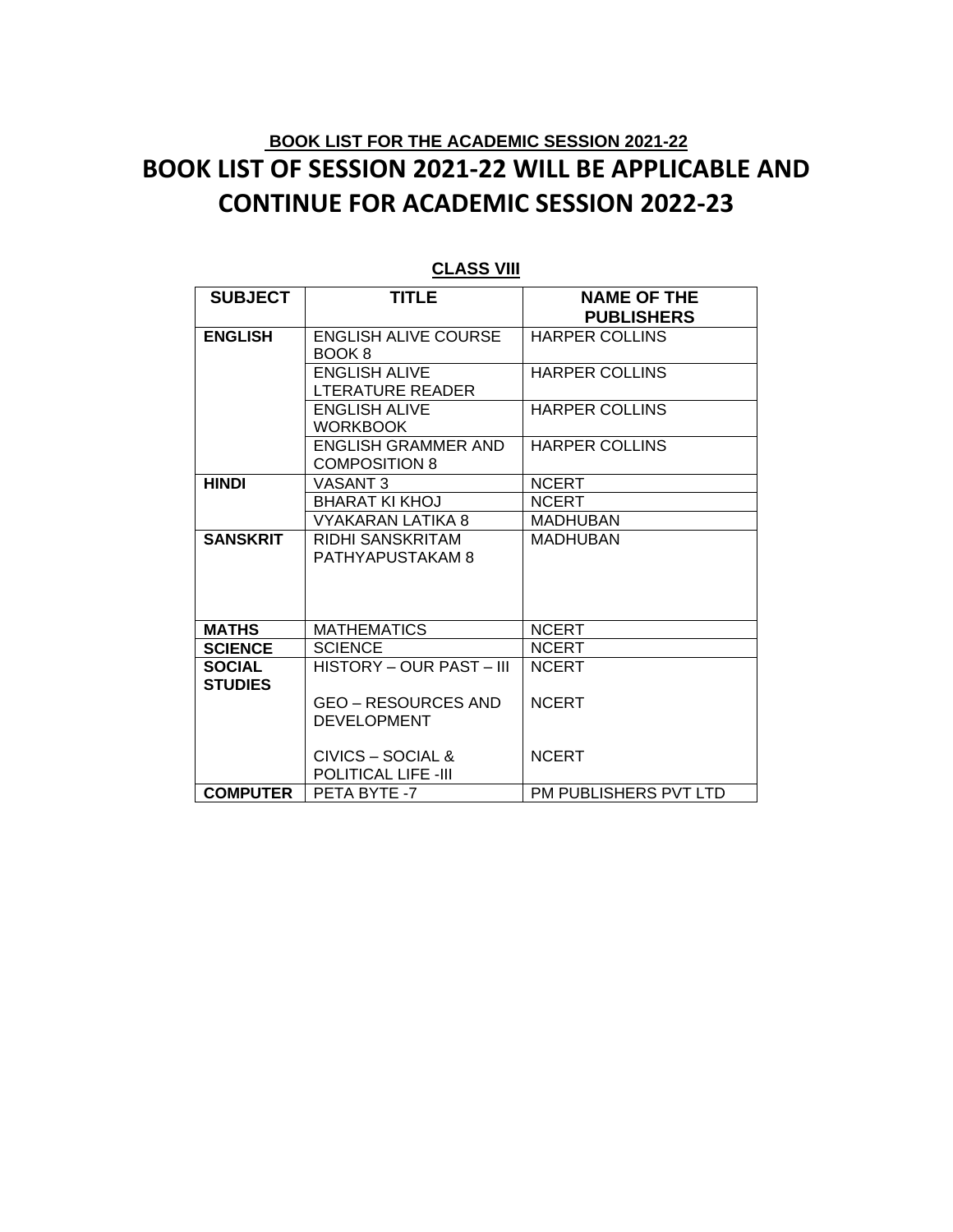| <b>SUBJECT</b>   | <b>TITLE</b>                                           | <b>NAME OF THE</b><br><b>PUBLISHERS</b> |
|------------------|--------------------------------------------------------|-----------------------------------------|
| <b>ENGLISH</b>   | <b>BEEHIEVE</b>                                        | <b>NCERT</b>                            |
|                  | <b>MOMENTS</b>                                         | <b>NCERT</b>                            |
| <b>HINDI</b>     | SPARSH BHAG-I                                          | <b>NCERT</b>                            |
|                  | SANCHAYAN BHAG-I                                       | <b>NCERT</b>                            |
|                  |                                                        | <b>SARASWATI</b>                        |
|                  | <b>VYAKARAN DARSHIKA</b>                               | <b>PUBLICATION</b>                      |
| <b>SANSKRIT</b>  |                                                        |                                         |
|                  |                                                        |                                         |
| <b>MATHS</b>     | <b>MATHEMATICS</b>                                     | <b>NCERT</b>                            |
| <b>SCIENCE</b>   | <b>SCIENCE</b>                                         | <b>NCERT</b>                            |
| <b>HISTORY</b>   | <b>INDIA AND THE</b><br><b>CONTEMPORARY</b><br>WORLD-I | <b>NCERT</b>                            |
| <b>GEOGRAPHY</b> | <b>CONTEMPORARY</b><br>$INDIA-I$                       | <b>NCERT</b>                            |
| <b>CIVICS</b>    | <b>DEMOCRATIC</b><br>POLITICS-I                        | <b>NCERT</b>                            |
| <b>ECONOMICS</b> | <b>ECONOMICS</b>                                       | <b>NCERT</b>                            |
| <b>COMPUTER</b>  | <b>COMPUTER</b><br><b>APPLICATIONS</b>                 | <b>NEW SARASWATI HOUSE</b>              |
| <b>HOME</b>      | <b>COMPREHENSIVE</b>                                   | <b>ANJU BY LAXMI</b>                    |
| <b>SCIENCE</b>   | <b>HOME SCIENCE</b>                                    | <b>PUBLICATIONS</b>                     |

#### **CLASS-IX**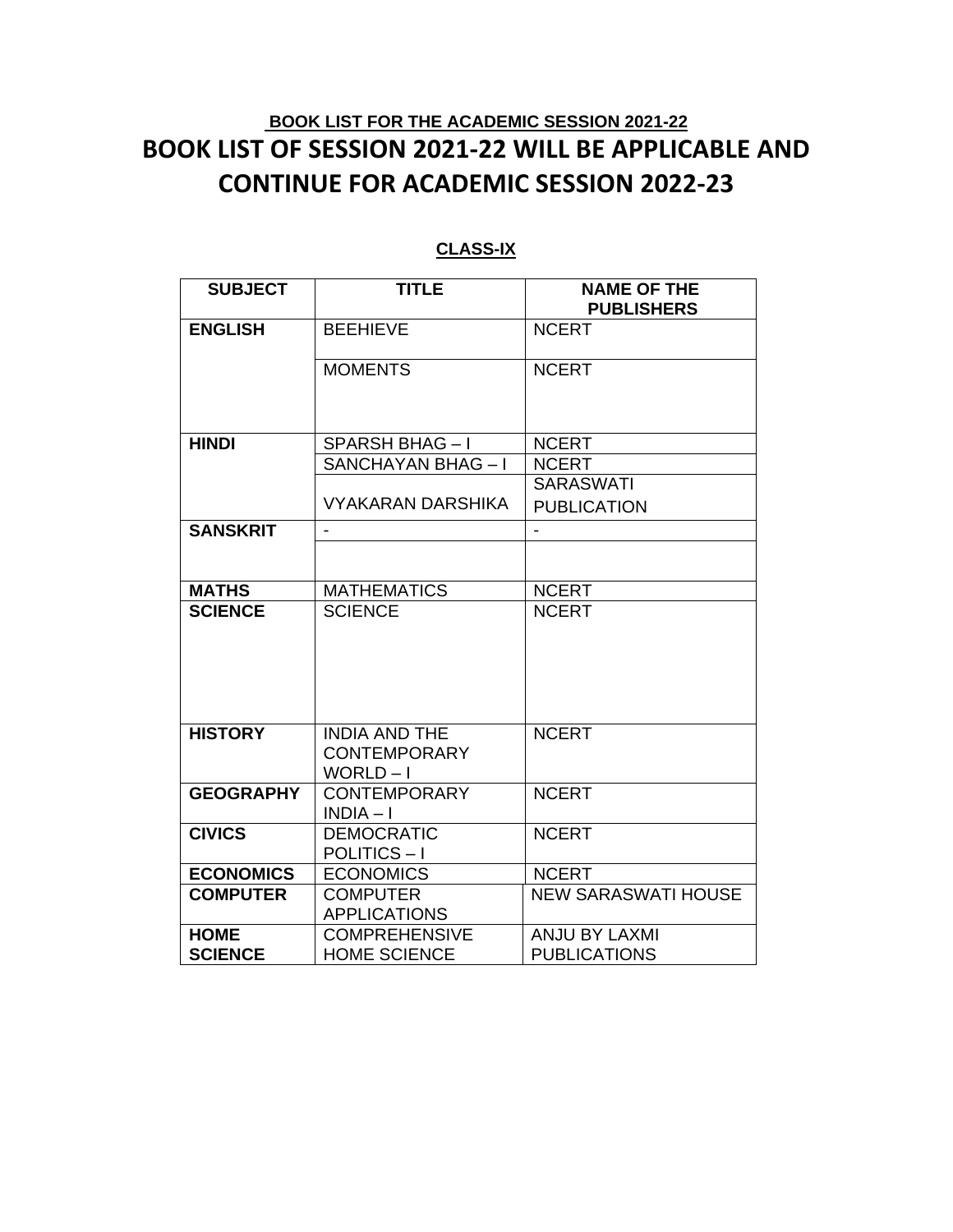### **CLASS-X**

| <b>SUBJECT</b>   | <b>TITLE</b>               | <b>NAME OF THE</b><br><b>PUBLISHERS</b> |
|------------------|----------------------------|-----------------------------------------|
|                  |                            |                                         |
| <b>ENGLISH</b>   |                            | <b>NCERT</b>                            |
|                  | <b>FIRST FLIGHT</b>        |                                         |
|                  | <b>FOOT PRINTS WITHOUT</b> | <b>NCERT</b>                            |
|                  | FEET                       |                                         |
|                  |                            |                                         |
| <b>HINDI</b>     | <b>SPARSH BHAG - II</b>    | <b>NCERT</b>                            |
|                  | <b>SANCHAYAN BHAG - II</b> | <b>NCERT</b>                            |
|                  |                            | <b>SARASWTI PUBLICATION</b>             |
|                  | <b>VYAKARAN DARSHIKA</b>   |                                         |
| <b>SANSKRIT</b>  |                            |                                         |
|                  |                            |                                         |
|                  |                            |                                         |
| <b>MATHS</b>     | <b>MATHEMATICS</b>         | <b>NCERT</b>                            |
| <b>HISTORY</b>   | <b>INDIA AND THE</b>       | <b>NCERT</b>                            |
|                  | <b>CONTEMPORARY</b>        |                                         |
|                  | WORLD - II                 |                                         |
| <b>GEOGRAPHY</b> | <b>CONTEMPORARY INDIA</b>  | <b>NCERT</b>                            |
|                  | - 11                       |                                         |
|                  | <b>DEMOCRATIC POLITICS</b> | <b>NCERT</b>                            |
| <b>CIVICS</b>    | – II                       |                                         |
| <b>ECONOMICS</b> | <b>UNDERSTANDING</b>       | <b>NCERT</b>                            |
|                  | <b>ECONOMIC</b>            |                                         |
|                  | <b>DEVELOPMENT</b>         |                                         |
| <b>COMPUTER</b>  | <b>COMPUTER</b>            | <b>NEW SARASWATI HOUSE</b>              |
|                  | <b>APPLICATIONS</b>        |                                         |
| <b>SCIENCE</b>   | <b>SCIENCE</b>             | <b>NCERT</b>                            |
|                  |                            |                                         |
| <b>HOME</b>      | <b>COMPREHENSIVE HOME</b>  | <b>ANJU BY LAXMI</b>                    |
| <b>SCIENCE</b>   | <b>SCIENCE</b>             | <b>PUBLICATIONS</b>                     |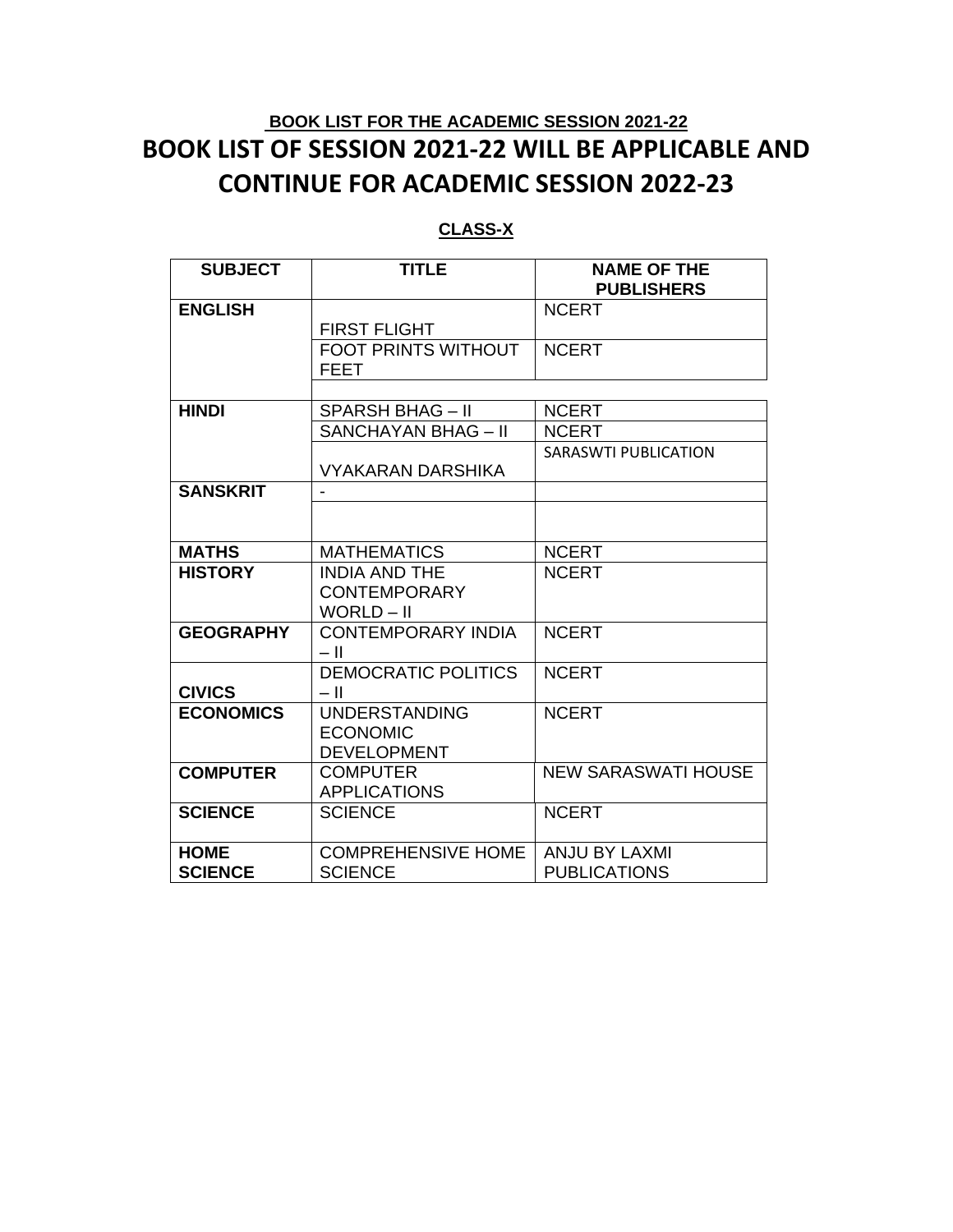| <b>SUBJECT</b>             | <b>TITLE</b>                                          | <b>NAME OF THE</b><br><b>PUBLISHERS</b> |
|----------------------------|-------------------------------------------------------|-----------------------------------------|
| <b>ENGLISH</b>             | <b>HORNBILL</b>                                       | <b>NCERT</b>                            |
|                            | <b>SNAPSHOT</b>                                       | <b>NCERT</b>                            |
|                            |                                                       |                                         |
| <b>MATHS</b>               | <b>MATHEMATICS</b>                                    | <b>NCERT</b>                            |
| <b>PHYSICS</b>             | PHYSICS PART I & II                                   | <b>NCERT</b>                            |
|                            |                                                       |                                         |
|                            | <b>TOGETHER WITH (LAB</b>                             | RACHANA SAGAR                           |
|                            | <b>MANUAL)</b>                                        |                                         |
| <b>CHEMISTRY</b>           | <b>CHEMISTRY PART I &amp; II</b>                      | <b>NCERT</b>                            |
| <b>BIOLOGY</b>             | <b>BIOLOGY</b>                                        | <b>NCERT</b>                            |
|                            |                                                       |                                         |
|                            | <b>PRACTICALS - TOGETHER</b>                          | RACHANA SAGAR                           |
|                            | <b>WITH</b>                                           |                                         |
| <b>HOME SCIENCE</b>        | <b>HUMAN ECOLOGY</b>                                  | <b>NCERT</b>                            |
|                            | <b>ANDFAMILY SCIENCE</b>                              |                                         |
| <b>POLITICAL</b>           | <b>INDIAN CONSTITUTION AT</b>                         | <b>NCERT</b>                            |
| <b>SCIENCE</b>             | <b>WORK</b>                                           |                                         |
|                            |                                                       | <b>NCERT</b>                            |
| <b>ACCOUNTANCY</b>         | POLITICAL THEORY PART II<br><b>ACCOUNTANCY PART I</b> | NCERT +                                 |
|                            |                                                       | <b>TS GREWAL BY</b>                     |
|                            |                                                       | <b>SULTAN CHAND</b>                     |
|                            | <b>ACCOUNTANCY PART II</b>                            | $\overline{\text{NCERT}}$ +             |
|                            |                                                       | <b>TS GREWAL BY</b>                     |
|                            |                                                       | <b>SULTAN CHAND</b>                     |
| <b>BUSINESS</b>            | <b>BUSINESS STUDENTS</b>                              | <b>NCERT</b>                            |
| <b>STUDIES</b>             |                                                       |                                         |
| <b>ECONOMICS</b>           | <b>STATISTICS FOR ECONOMICS</b>                       | NCERT +                                 |
|                            |                                                       | <b>MICRO ECONOMICS -</b>                |
|                            |                                                       | SANDEEP GARG BY                         |
|                            |                                                       | DHANPAT RAI                             |
|                            |                                                       | <b>PUBLICATION</b>                      |
|                            | <b>INTRODUCTORY MICRO</b>                             | <b>NCERT</b>                            |
|                            | <b>ECONOMICS</b>                                      |                                         |
| <b>HISTORY</b>             | THEMES IN WORLD HISTORY                               | <b>NCERT</b>                            |
| <b>COMPUTER</b>            | <b>COMPUTER SCIENCE WITH</b>                          | <b>NCERT</b>                            |
| <b>SCIENCE</b>             | PYTHON BY NCERT                                       |                                         |
| PHY EDN &<br><b>HEALTH</b> | PHYSICAL EDUCATION                                    | <b>CBSE</b>                             |
| <b>SOCIOLOGY</b>           | <b>INTRODUCING SOCIOLOGY</b>                          | <b>NCERT</b>                            |
|                            | VOLUME-I                                              |                                         |
|                            |                                                       |                                         |
|                            | UNDERSTANDING SOCIETY -                               | <b>NCERT</b>                            |
|                            | <b>VOLUME 2</b>                                       |                                         |
|                            |                                                       |                                         |

### **CLASS-XI**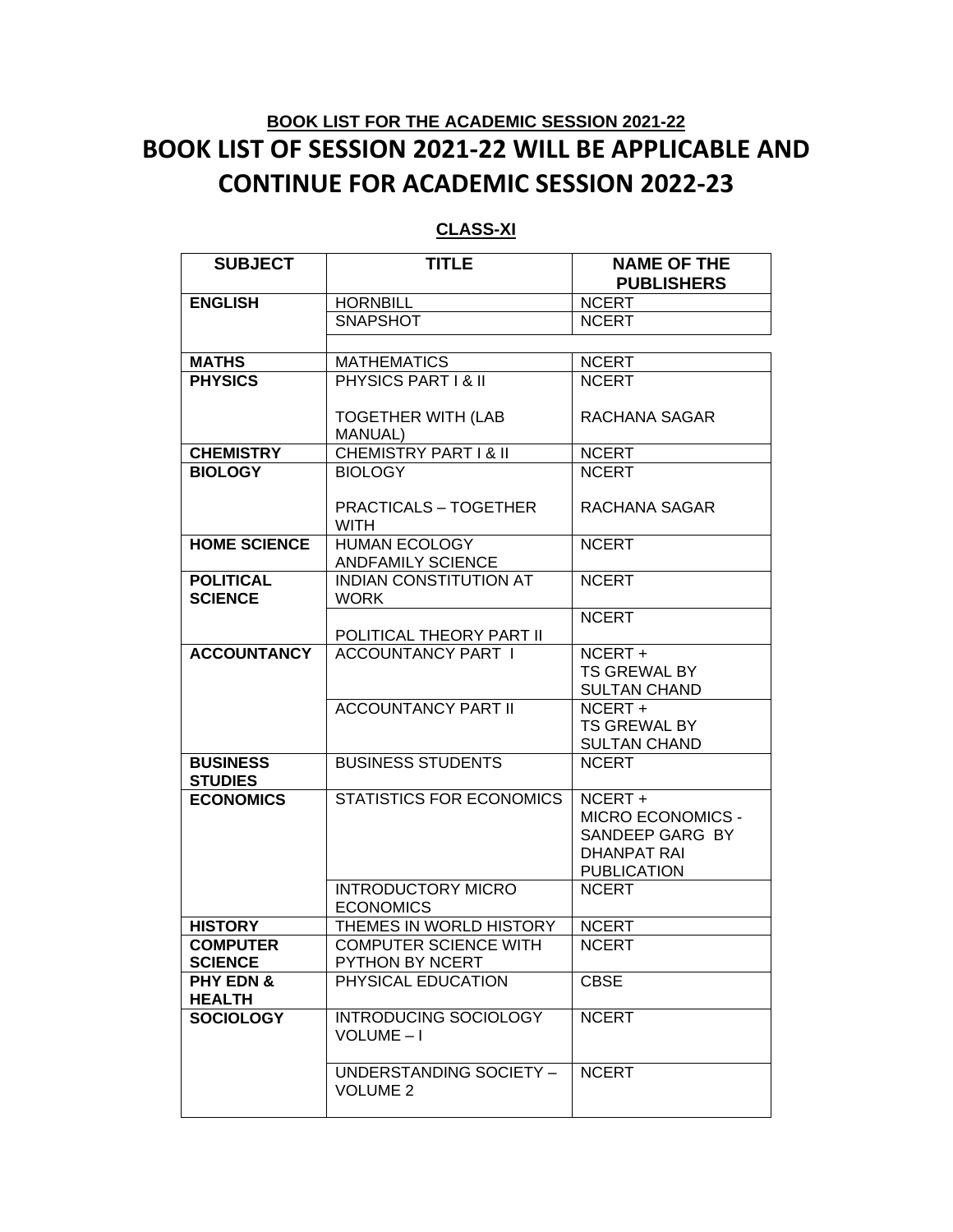| <b>PSYCHOLOGY</b>   | <b>PSYCHOLOGY</b>                          | <b>NCERT</b> |
|---------------------|--------------------------------------------|--------------|
| <b>HOME SCIENCE</b> | HUMAN ECOLOGY AND<br><b>FAMILY SCIENCE</b> | <b>NCERT</b> |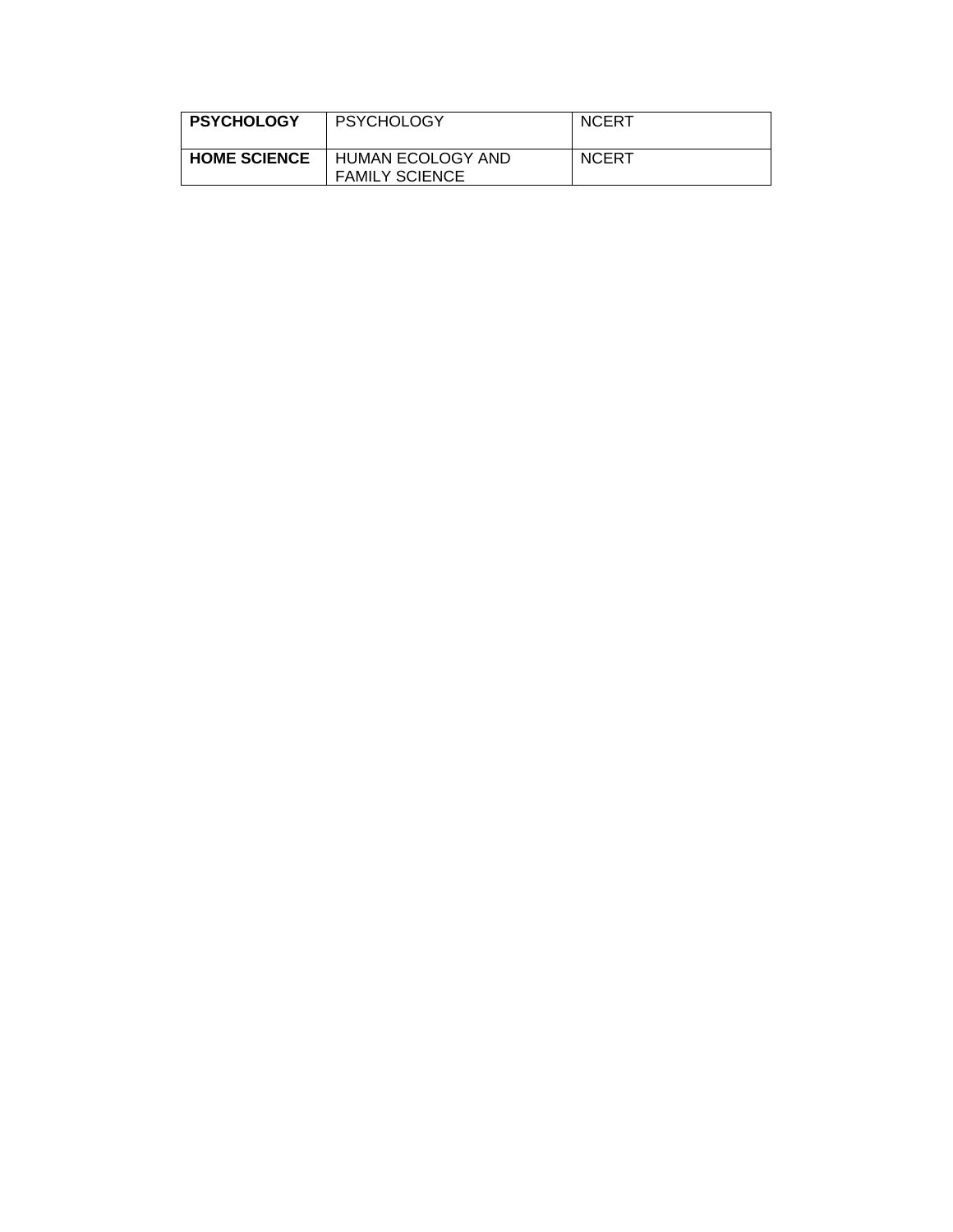#### **BOOK LIST FOR THE ACADEMIC SESSION 2021-22**

# **BOOK LIST OF SESSION 2021-22 WILL BE APPLICABLE AND CONTINUE FOR ACADEMIC SESSION 2022-23**

| <b>SUBJECT</b>                     | <b>TITLE</b>                                    | <b>NAME OF THE</b>    |
|------------------------------------|-------------------------------------------------|-----------------------|
|                                    |                                                 | <b>PUBLISHERS</b>     |
| <b>ENGLISH</b>                     | <b>FLAMINGO</b>                                 | <b>NCERT</b>          |
|                                    | <b>VISTAS</b>                                   | <b>NCERT</b>          |
|                                    |                                                 |                       |
|                                    |                                                 |                       |
|                                    |                                                 |                       |
| <b>MATHS</b>                       | MATHEMATICS PART I & II                         | <b>NCERT</b>          |
| <b>PHYSICS</b>                     | PHYSICS PART I & II                             | <b>NCERT</b>          |
|                                    | LAB MANUAL                                      | <b>TOGETHER WITH</b>  |
| <b>CHEMISTRY</b>                   | <b>CHEMISTRY PART I &amp; II</b>                | <b>NCERT</b>          |
| <b>BIOLOGY</b>                     | <b>BILOGY</b>                                   | <b>NCERT</b>          |
|                                    |                                                 |                       |
|                                    | <b>PRACTICALS</b>                               | <b>TOGETHER WITH</b>  |
| <b>HOME SCIENCE</b>                |                                                 | <b>NCERT</b>          |
|                                    | HUMAN ECOLOGY AND                               |                       |
|                                    | <b>FAMILY SCIENCE</b>                           |                       |
| <b>POLITICAL</b>                   | <b>CONTEMPORARY WORLD</b>                       | <b>NCERT</b>          |
| <b>SCIENCE</b>                     | <b>POLITICS</b>                                 |                       |
|                                    | POLITICS IN JUDICE SINCE<br><b>INDEPENDENCE</b> | <b>NCERT</b>          |
| <b>ACCOUNTANCY</b>                 | <b>ACCOUNTANCY PART I</b>                       | <b>NCERT</b>          |
|                                    | <b>NOT FOR PROFIT</b>                           | + TS GREWAL BY SULTAN |
|                                    | ORGANISATION AND                                | <b>CHAND</b>          |
|                                    | PARTNERSHIP ACCOUNTS                            |                       |
|                                    | <b>ACCOUNTANCY PART II</b>                      | NCERT+                |
|                                    | COMPANY ACCOUNT AND                             | TS GREWAL BY SULTAN   |
|                                    | <b>ANALYSIS OF FINANCIAL</b>                    | <b>CHAND</b>          |
|                                    | <b>STATEMENTS</b>                               |                       |
| <b>BUSINESS</b>                    | <b>BUSINESS STUDIES PART I</b>                  | <b>NCERT</b>          |
| <b>STUDIES</b><br><b>ECONOMICS</b> | AND II<br><b>INTRODUCTORY MACRO</b>             |                       |
|                                    | <b>ECONOMICS</b>                                | <b>NCERT</b>          |
|                                    | <b>INDIAN ECONOMIC</b>                          | <b>NCERT</b>          |
|                                    | <b>DEVELOPMENT</b>                              |                       |
|                                    | THEMES IN INDIAN                                | <b>NCERT</b>          |
| <b>HISTORY</b>                     | HISTORY PART I, II & III                        |                       |
| <b>COMPUTER</b>                    | <b>COMPUTER SICENCE WITH</b>                    | <b>NCERT</b>          |
| <b>SCIENCE</b>                     | PYTHON BY NCERT                                 |                       |
| <b>PHY EDN &amp;</b>               | PHYSICAL EDUCATION                              | <b>CBSE</b>           |
| <b>HEALTH</b>                      |                                                 |                       |
| <b>SOCIOLOGY</b>                   | <b>INDIAN SOCIETY</b>                           | <b>NCERT</b>          |
|                                    | <b>SOCIAL CHANGE &amp;</b>                      | <b>NCERT</b>          |
|                                    | DEVELOPMENT IN INDIA                            |                       |
| <b>PSYCHOLOGY</b>                  | <b>PSYCHOLOGY</b>                               | <b>NCERT</b>          |
|                                    |                                                 |                       |
|                                    |                                                 |                       |

#### **CLASS-XII**